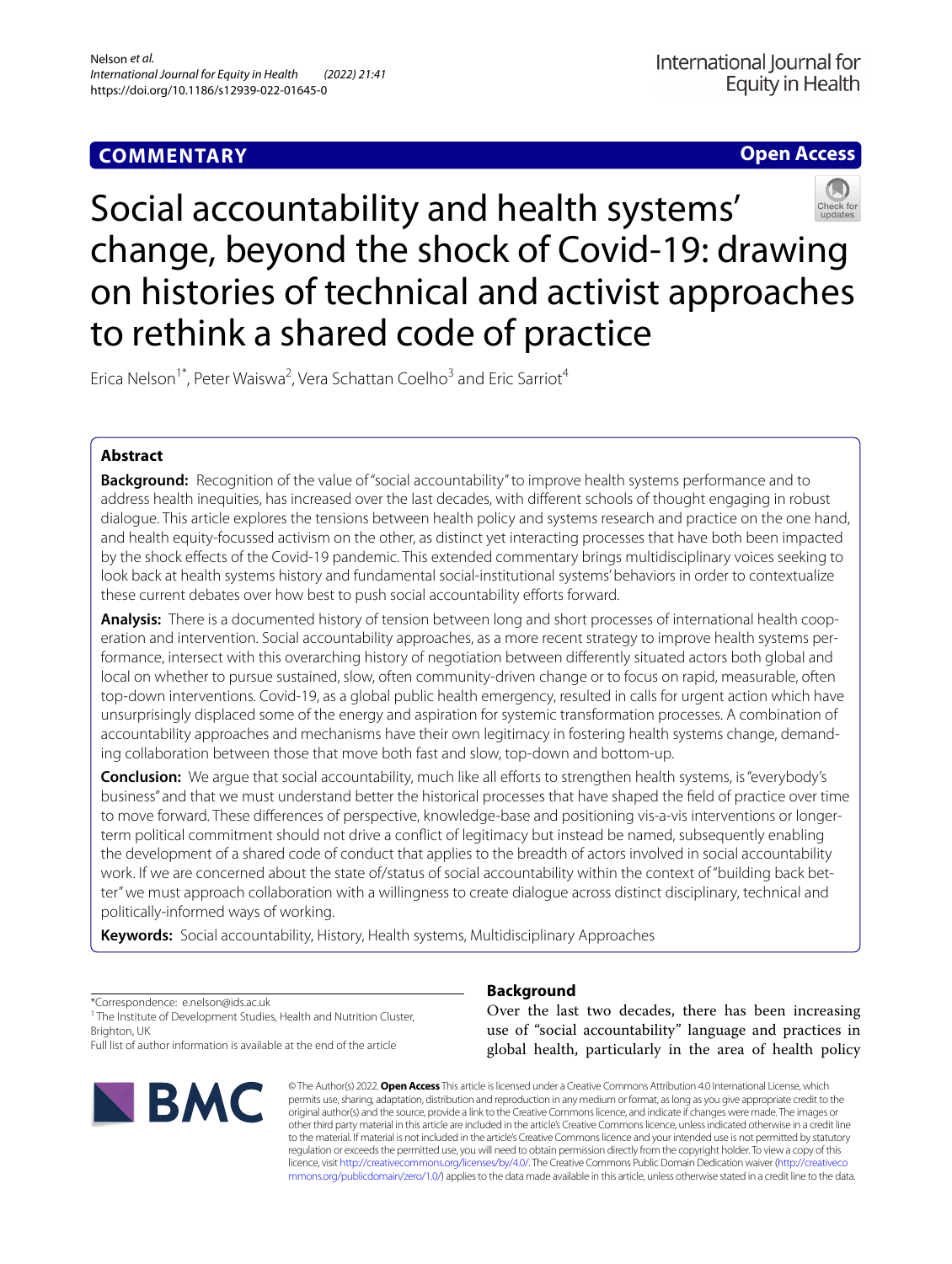and systems research and interventions. In our use of the term "social accountability" in a contemporary context we refer to the broad range of strategies that are used to bolster community engagement and to hold public and private actors to account within the context of the public health sector, while noting that many health systems are pluralistic in nature and not wholly (or even partially) publicly controlled or owned. Social accountability organizes constituencies and information to generate dialogue or confrontation, and can aim to do diferent things, such as: address equity issues, quality of care, and unequal power relationships between citizens, care providers, health systems managers, and policy makers. Alternatively it can be mobilized to draw attention to service providers' blind spots and/or broken public commitments. This extended commentary explores the tensions, actual or perceived, between health policy and systems research interventions and program implementation on the one hand (the world of "technicians"), and health equity-focussed activism on the other (the world of "activists"), as distinct yet interacting felds that have both been impacted by the shock efects of the Covid-19 pandemic. We use "technicians" and "activists" as shorthand for schools of thoughts or patterns of approach, recognizing that these terms are an over-simplifcation of what is in fact a more complex reality of shifting roles and strategies.

With increased global health attention to social accountability, health program actors have moved closer to the spaces where health equity activists, local, 'global' and in-between, articulate their demands for accountability on governments and public duty-bearers. The authors of this commentary are part of the Community of Practice (CoP) on measuring social accountability and health outcomes convened by the Department of Sexual and Reproductive Health and Research based at the World Health Organization. As researchers coming to this topic with diferent foundational framings – a social historian and participatory ethnographer (EN), a health systems researcher working within a national context where the history of health systems creation marked a political turning point (VS), and health systems researchers and practitioners both internationally and nationally situated (ES, PW)— we have seen these two felds of activity - health systems research and practice, and health equityfocussed activism—develop over time as distinct, yet interacting, processes. More recently, we have witnessed the Covid-19 pandemic as a 'shock event' that has disrupted the world and subsequently these felds of activity in which we, the authors, are differently involved. The wide range of public health and health systems responses to Covid-19 have taken center stage, resulting initially in a the dominance of command-and-control responses,

while participatory and community-led responses emerged more slowly, or rather, with less international attention [\[1](#page-7-0)]. Within this context, social accountability for health equity efforts are in a state of flux. This paper constitutes a dialogue between our distinct disciplinary backgrounds, institutional positions, felds of practice and orientation to social accountability debates, with the aim of calling attention to the patterns of thought and action that have shaped what now constitutes social accountability work in global health. We start by taking a historical perspective showing that questions about social accountability ft within a larger (and longer) story of competing approaches to international public health and unresolved tensions between them. We then outline our understanding of social accountability as a core feature of social and institutional system. We explore the nature of the diference between at the "technicians" and "activist" schools of thought and practice in current debates, and conclude with a set of principles that may better guide critical reflection on the legitimacy, limitations, and risks inherent to diferent approaches and the imperative to fnd common ground in light of the health, economic, societal and political impacts of Covid-19.

Given the already-existing challenges in maintaining focus and momentum across a diverse range of social accountability efforts in global health, we seek to look back, look forward, and discern what this moment offers in terms of strengthening an equity-focussed agenda.

# **Social accountability, the long and short of it**

Historical perspectives can help us better understand the current moment for social accountability in health. Accountability theorists and health systems researchers talk about the importance of historical context, but there is often little effort made to deepen understandings of how the past has shaped the systems, structures and logics of the present. International development and global health actors, naturally engaged in planning and forecasting, can have tremendous blindspots when it comes to the past failures and unmet promises of their own institutions or within their fields of practice  $[2-5]$  $[2-5]$ . One outcome of the ahistoricity of these felds is that shared understandings or consensus narratives of the recent past—whether that be a political cycle or just the last timebound project—are decoupled from the more distant past, which leaves unexamined the potential threads of connectivity between them  $[6]$  $[6]$ .

This is not the place to elaborate on the breadth of historical research that could reasonably inform current social accountability approaches, but rather a refection on the value of integrating long- and short-term perspectives in social accountability processes, as well as giving attention to intergenerational commitments to social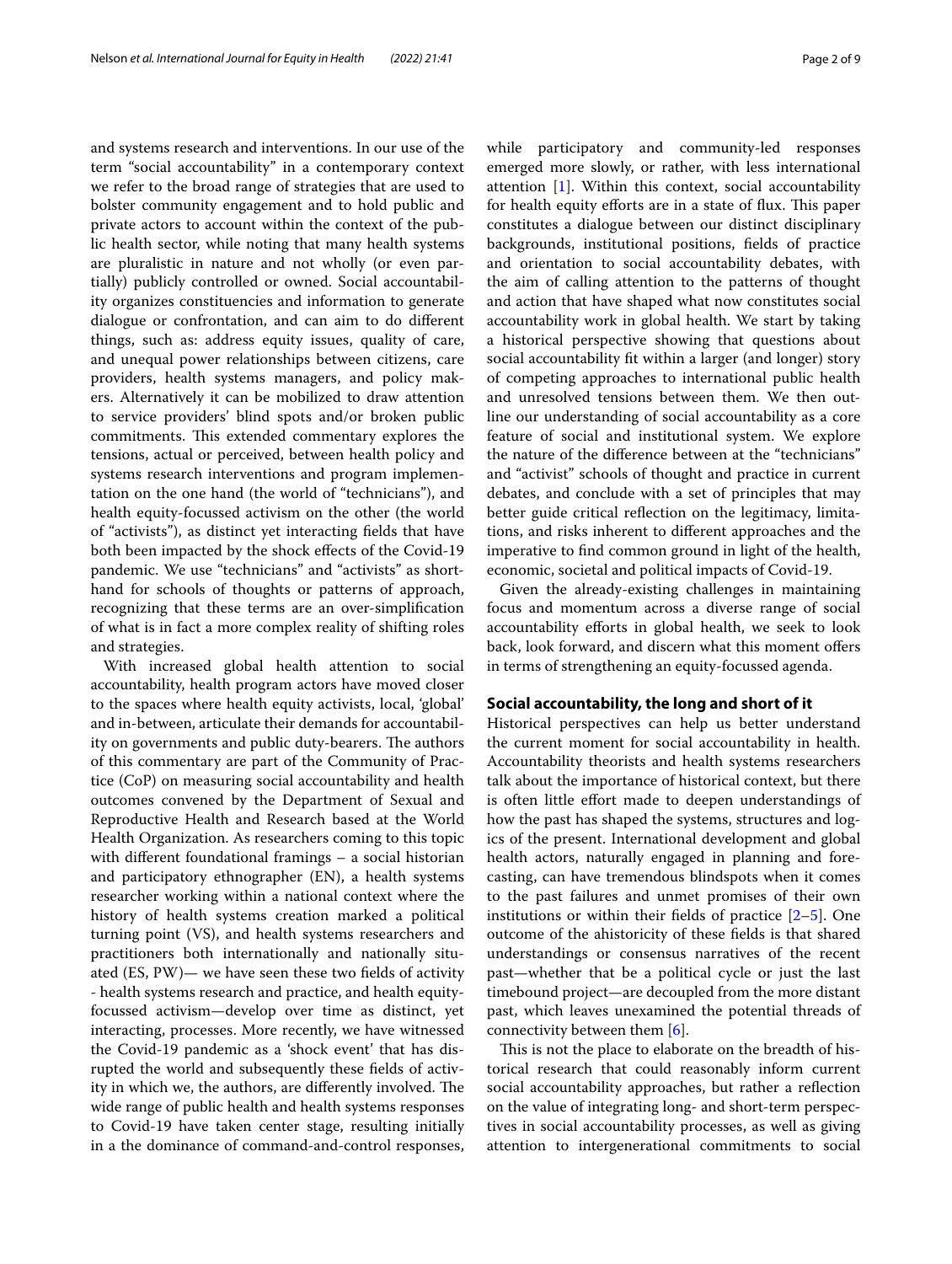justice. Short-term versus long-term ways of working have emerged in diferent areas of global health: service delivery and capacity building, system strengthening, technically-driven health interventions and communityengaged, participatory public health approaches. It is important to recognize that the tensions between these distinct modes of practice are not new phenomena in international health cooperation. Though this commentary is not a bibliographic review, it draws on one authors' (EN's) historical research over time related to international public health/global health, as well as an intergration of historical perspectives into a contemporary health research practice. This commentary reflects an emerging and expanding feld of literature that has identifed some of the origins of, and the repeating nature of, tensions between "activist" and "technical" approaches to health from the interwar period through to the turn of the twenty-first century  $[2-9]$  $[2-9]$ .

We begin with a brief review of relevant historiography on the emergence of "health systems" and "accountability" as concepts and as felds of practice. Prior to the spread of "health systems" approaches in international public health (circa mid 1960s), transnational networks of public health/sanitarian activists and technicians recognized the interrelationship between local infrastructure, sanitation, education, economic status, agricultural development, nutrition as linked to health outcomes. As early as 1937, at the Bandung "Intergovernmental Conference of Far Eastern Countries on Rural Hygiene" one can identify the emergence of "intersectoral and interagency cooperation" across felds of practice, distinct disciplines, and areas of expertise with the aim of addressing shared public health challenges  $[10]$ . The identification of tensions between "vertical" (disease-oriented, topdown) and "horizontal" (community-led, multidisciplinary) approaches to public health, and articulation of a "system" of health in which all approaches could be conceivably encompassed, was frst articulated by Carlos González of Venezuela's Ministry of Health and Social Welfare in a 1965 background paper written on behalf of the World Health Organization's (WHO) "Study Group on the Integration of Mass Campaigns Against Specifc Diseases into General Health Services" [\[9](#page-7-4), [11\]](#page-7-6).

In 1967, the WHO set up the in-house Division of Research in Epidemiology and Communication Sciences (RECS) to develop new planning methods for health "systems" in "developing" countries, led by Kenneth Newell, and drawing on the experience and expertise of innovators in multidisciplinary planning approaches from diverse country contexts [[9\]](#page-7-4). In 1975, Newell launched *Health by the People,* an edited compendium of community public health initiatives which highlighted the grassroots work of social medicine activists in Latin America, South East Asia, the Middle East and China [[12\]](#page-7-7). For the sake of brevity, this is a top-line reading of what was in fact a dynamic transnational movement of interconnected health systems thinkers, practitioners and community public health activists. However, we outline these few key moments in the chronology to give some sense of the expanse of time in which community-based - or what might now be called "people-centred" approaches - to health systems development and change were being first developed. Thus, in 1978 when the Declaration of Alma Ata called for community-led approaches to health systems development, in addition to rearticulating health as a human right, this marked the culmination of ffty-plus years of international health

cooperation and learning [\[13](#page-7-8)]. The Alma Ata moment, contrary to how it is portrayed in global health literature, marked the beginning of a shift away from "horizontal" or community-led, multisectoral, 'activist- inclusive approaches to health systems development within international/global health circles. By 1979, within the WHO, UNICEF and amongst Western global health leadership, the tide had turned towards a politically neutral and economically feasible "selective" approach to Primary Health Care [\[3](#page-7-9), [8,](#page-7-10) [14,](#page-7-11) [15\]](#page-7-12). With a global economic downturn, increased restrictions on development aid, the rise of neoliberalism and conocomitantly new logics of efficiency and efficacy at scale, the period of the mid 1980s to late 1990s saw those who advocated sustained, grassroots processes of change in public health lose ground to those focused on disease or health-issue specifc interventions and increasingly siloed areas of expertise  $[8, 16]$  $[8, 16]$  $[8, 16]$  $[8, 16]$  $[8, 16]$ . Within this overarching context, the World Bank, which by the mid-1990s was a leading actor in global health and development, began to experiment with "pro-participation" approaches to public service planning processes, incorporating the language of Alma Ata, while at the same time promoting metricsdriven, top-down ("vertical") health interventions [\[17](#page-7-14)]. With the 2004 publication of the World Development Report, pro-participation approaches, renamed "social accountability" went from being a practice emergent in public health activist circles to a set of techniques aimed at addressing short-term health systems change [[18\]](#page-7-15).

The development of systems thinking and the tensions between "activist" and "technician" led approaches to public health are important precedents to understand contemporary accountability ecosystems framings. Over time, conficts have emerged between health systems strengthening researchers and practitioners on the one hand, and health equity-focussed activists on the other, the former associated with timebound project cycles and the latter with generational societal transformations [[19,](#page-7-16) [20](#page-7-17)]. A "whole systems approach" takes into account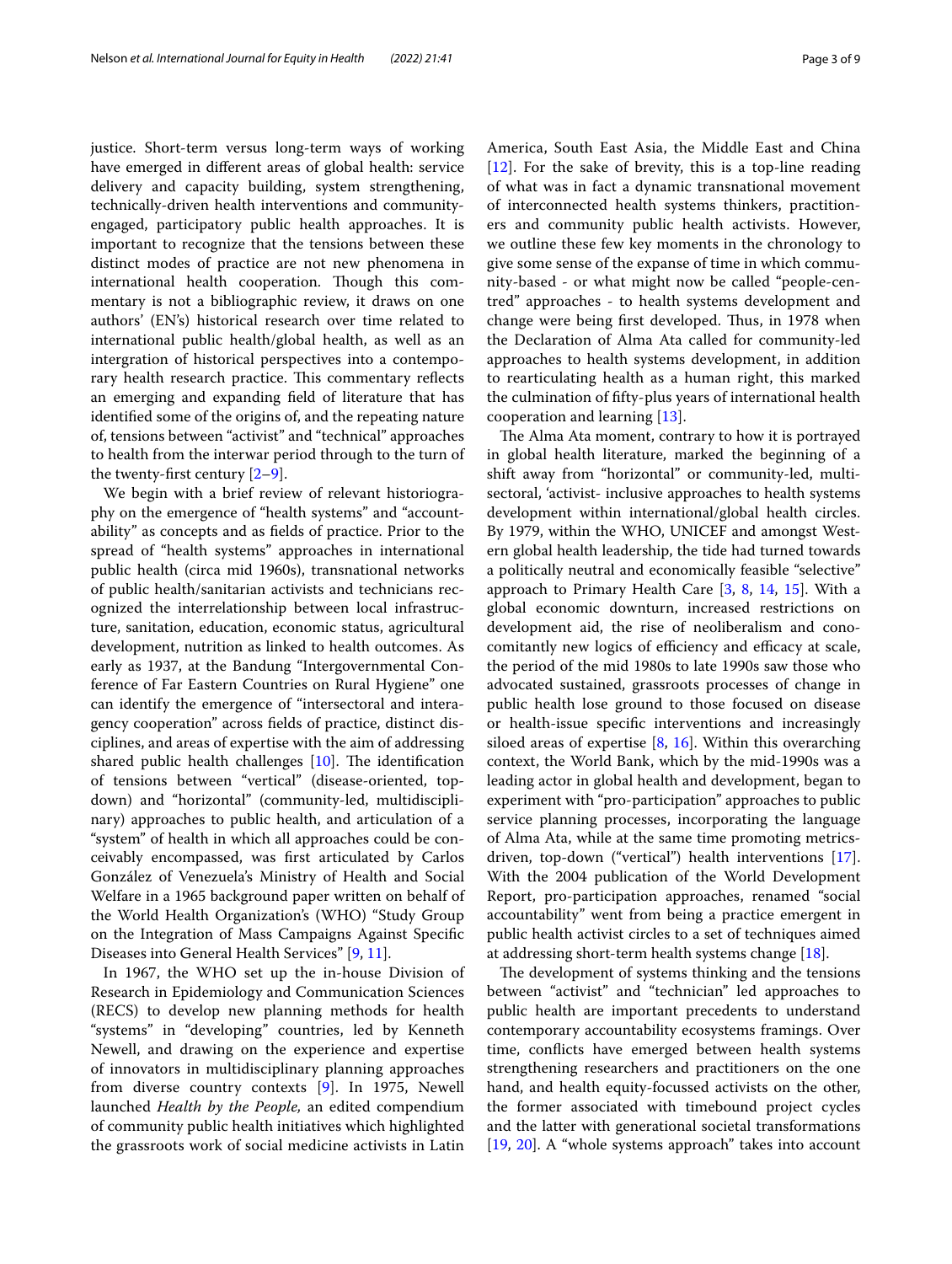a broader set of infuencing actors, institutions and their interrelationships on health outcomes, as well as the mechanisms that connect grassroots or community-led eforts to changes at higher levels of public health decision-making and resource allocation [\[18](#page-7-15)]. Within this "whole system" approach the value of diferently positioned, and diferently skilled actors pursuing accountability for health equity is clear. Thus, we don't argue here in favor of either "technician" or "activist" approaches to social accountability, but instead unpack the tensions between them and why they might exist, and how to draw on both/all ways of working within diferent timescales of change.

Prior to the the Covid-19 pandemic, accountability theorists and practitioners in health systems were concerned with the rise of digital technologies, the increased corporatization of health systems and the concomitant challenges of embedding accountability mechanisms within institutions, regulatory powers, professional associations, and at an international level – a shifting group of global health governance leaders. Within the context of the Covid-19 crisis, as with most emergencies, the frst instinct has been to focus on short-term response and "command and control" interventions, at the expense of measures which may have provided more community engagement and involvement in the development of prevention and risk management strategies [\[21](#page-7-18)]. While there is no question that we have needed the rapid scaling of personal protection, social distancing, progress in management of respiratory distress in intensive care, and rapidly developed and scaled vaccine strategies, we are also well aware of the need for adequate resourcing of health systems broadly speaking, and attention to ways in which health systems continue to underperform for the most marginalized and vulnerable populations [[21,](#page-7-18) [22\]](#page-7-19).

Without knowing the future development of the Covid-19 pandemic, we know that it will not be the last pandemic or global health emergency [\[23\]](#page-7-20). To date, it has triggered a number of old dysfunctions in ways that are potentially damaging to social accountability effortsfor example when the space for critical engagement between health duty-bearers and service recipients has shrunk and when communities have been left out of critical decision-making processes. At the same time, it has made clear the necessity of social accountability oriented towards the achievement of greater health equity. When the longer historical record of international public health cooperation is taken in account, it is easier to place social accountability efforts - both technician and activist-led within a context of unresolved tensions between distinct ways of thinking about and addressing health systems challenges. These debates are not merely theoretical or intellectual in nature, but are refected in contemporary policy processes and development assistance for health fnancing.

# **Accountability meanings and practices in contemporary health systems work**

Accountability takes many forms (administrative, managerial, legal-political, market-driven) of which social accountability is just one element [[18,](#page-7-15) [24\]](#page-7-21). In the health sector, activists and technicians tend to focus their eforts where managerial, administrative, legal-political forms of accountability are failing. Social accountability approaches commonly aim to give "teeth" to other forms of accountability [\[25](#page-7-22)[–27](#page-8-0)]. Activist approaches look to social accountability as a means to rebalance or shift power dynamics, but in the specifcs, they often relinquish the responsibility to managerial and administrative forms of accountability, mobilizing again when new gaps or shortcomings appear. Health systems technicians, especially those operating at the transnational and international level of cooperation, commonly intervene through time-bound projects and investments, attached to measurable outcomes. They do not seek to replace existing forms of administrative accountability, but often try to spur improvements in efficacy and impact. While there can be stark diferences in the positioning, perspective and methods of these distinct categories of actors, what we label here as "technicians" and "activists", they share the belief that accountability is a non-negotiable element of a functioning social and institutional (in this case, health-focussed) system  $[27-30]$  $[27-30]$  $[27-30]$ . For illustrative purposes, Tables [1](#page-4-0) and [2](#page-4-1) provide a short summary of the experience of VS and PW, respectively in Brazil and Uganda.

We can now examine where perspectives diverge, in spite of this common ground. Social accountability activists, whether local, national or transnational in practice, see problematic hierarchies of power, broken institutional commitments, or at a minimum public service provider blind spots, as a starting point for change. They may focus on health systems changes specifcally, but will often look more broadly at societal arrangements and structural inequalities to determine which issues matter most, to whom, and how they should be addressed. By contrast, heath systems technicians, be they working for on behalf of donor governments, philanthropic funders, or working as project implementers, may perceive gaps in performance relative to the investments made by the institutitions or governments for whom they work and be expected to address and resolve problems that have proved intractable to prior health systems professionals. Within the feld of what is still considered "global" health, funding for health systems strengthening (through social accountability or other means) has long been, and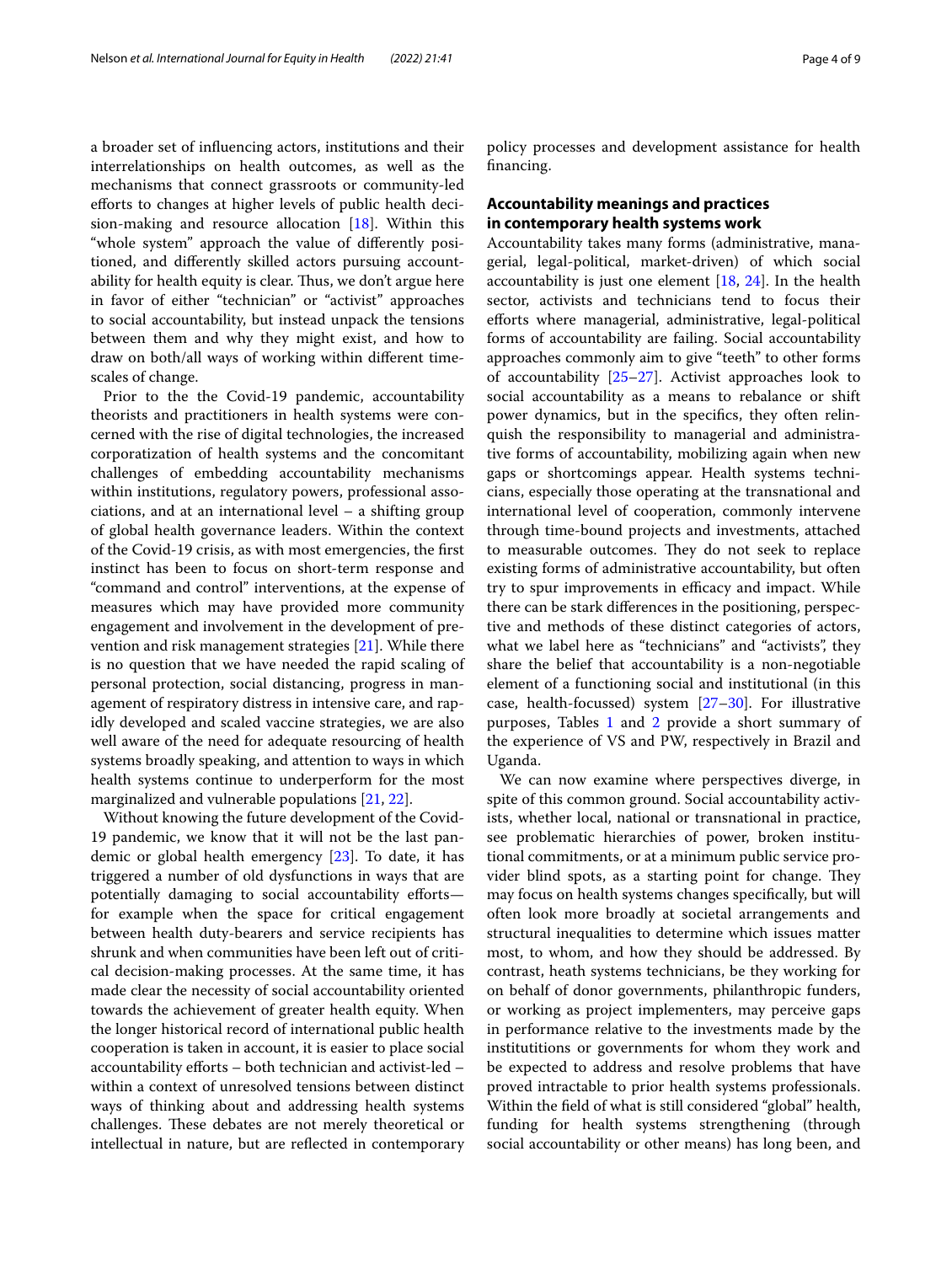# <span id="page-4-0"></span>**Table 1** Social-change ("activist") approach to social accountability: an example from Brazil

The overarching history of the Brazilian experience of social participation in health systems development and reforms exemplifes a long-term approach to social accountability. In the 1970's a coalition of popular movements, national and international organizations launched and supported a national health movement. In the context of a post-military dictatorshiop redemocratization process, which stretched between the 1980s and 1990s civil society groups fought successfully for the institutionalization of social participation as part of the Brazilian universal health care system (*Sistema Único de Saúde,* otherwise known as the SUS). From the 1990s to today, this social participation process has resulted in the creation of more than 5000 health councils with nearly 100,000 individual participants, in additiona to related associations. These councils serve as fora in which citizens together with service providers and public officials work together to define public policies and oversee implementation processes [\[31\]](#page-8-6). The councils' planning and monitoring activities inform and are informed by social accountability eforts, in addition to the work of these councils defending access to health care on constitutional grounds. The articulation of a universal 'right to health' was a key component in the historical creation and implementation of the SUS, but it has also been central to the increased resourcing of, and expansion of, public health services over the last two decades. The "activist" approach to social accountability of health systems has in this way contributed to the widening of the SUS and concomitantly a reducation of health inequalities on a national scale [[32,](#page-8-7) [33\]](#page-8-8).

## <span id="page-4-1"></span>**Table 2** Project ("technician") approach to social accountability: an example from Uganda

In Uganda, the Community and District Empowerment for Scale-up (CODES) project launched in 2015 for a 3 year period with the aim of strengthening the management of district-level health systems to improve child survival. CODES was implemented through health districts in partnership with UNICEF and Makarere University, and community-based organizations (CBOs) engaged in health services monitoring and social accountability processes (one of three pillars of the intervention strategy). Health districts were encouraged to solicit feedback from communities related to issues of health services quality and coverage as they related to an identifed set of priority health issues. This feedback was organized by CBOs through Community Dialogues, Citizens Report Cards, and SMS surveys of community member perspectives [\[34](#page-8-9), [35](#page-8-10)]. A cluster randomized trial design was able to show improvements over time in the treatment of malaria, pneumonia, diarrhea, and stool disposal. Though the results of the intervention were positive, the short-term nature of the study left often questions of sustainability and potential institutionalization of social accountability mechanisms. One key learning that emerged was the important role of traditional and social media in shifting institutional norms related to the value of collaborative and community-engaged accountability. However, long-term impact may demand diferent intervention and institutionalization timeframes particularly where community engagement in social accountability processes and mechanisms for political accountability are less developed.

remains a small slice of the overall funding pie, though by comparison with the resources available to local civil society organizations and activist groups, these funds are relatively substantial [[36](#page-8-2)].

Table [3](#page-5-0) summarizes the distinct perspectives between the two sets of actors, bringing to the surface what might otherwise remain implicit diferences of approach with the aim of helping social accountability advocates of all types to fnd productive common ground and a forward path.

Most dichotomies oversimplify and Table [3](#page-5-0) is no exception. That said, what this table captures are the ways that each set of approaches have the potential to pull towards opposing extremes, when what is needed is more work that builds bridges between health systems duty bearers, funding bodies and institutions, and health equity activists [\[37](#page-8-3)[–39](#page-8-4)]. Historically speaking, the confuence or divergence of controlled or organic, fast or slow drivers of change in health systems has been contextually-specifc and dynamic (meaning, unpredictable). What has remained true over time, to return to the historiographic review with which we began, is the challenging nature of working with an awareness of both "fast" and "slow" processes of change, historically-rooted yet contemporarily experienced dynamics of power, both locally specifc and internationally governed accountability initiatives when seeking health systems change.

## **Discussion: a pressing need to move forward, again**

The Covid-19 pandemic triggered a 'crisis' response as global health emergencies often do  $[1, 21, 23, 40]$  $[1, 21, 23, 40]$  $[1, 21, 23, 40]$  $[1, 21, 23, 40]$  $[1, 21, 23, 40]$  $[1, 21, 23, 40]$ . Within the context of international public health cooperation and national-level public health response, those that have been working towards greater social accountability for health equity have experienced Covid-19 from diverse positions, some as front-line health care providers, some as activists and organizers of mutual aid responses, some supporting health systems responses more or less remotely, in greater or lesser personal safety and teleworking opportunities.

Those concerned about the state of social accountability efforts within the context of pandemic response and beyond must learn from our international public health forebearers the value of both 'technicians' and 'activists' in driving health systems change. In a context of rapid change, including processes already underway prior to Covid-19 such as shifts in global political leadership and the emergence of increasingly mixed health systems, accountability efforts aimed at addressing health inequities are all the more crucial.

In considering the impact of Covid-19 within the much longer time scale of international public health cooperation and health systems development, we suggest that social accountability should be pursued *prior* to, or *in anticipation* of, future disruptions and shocks. Those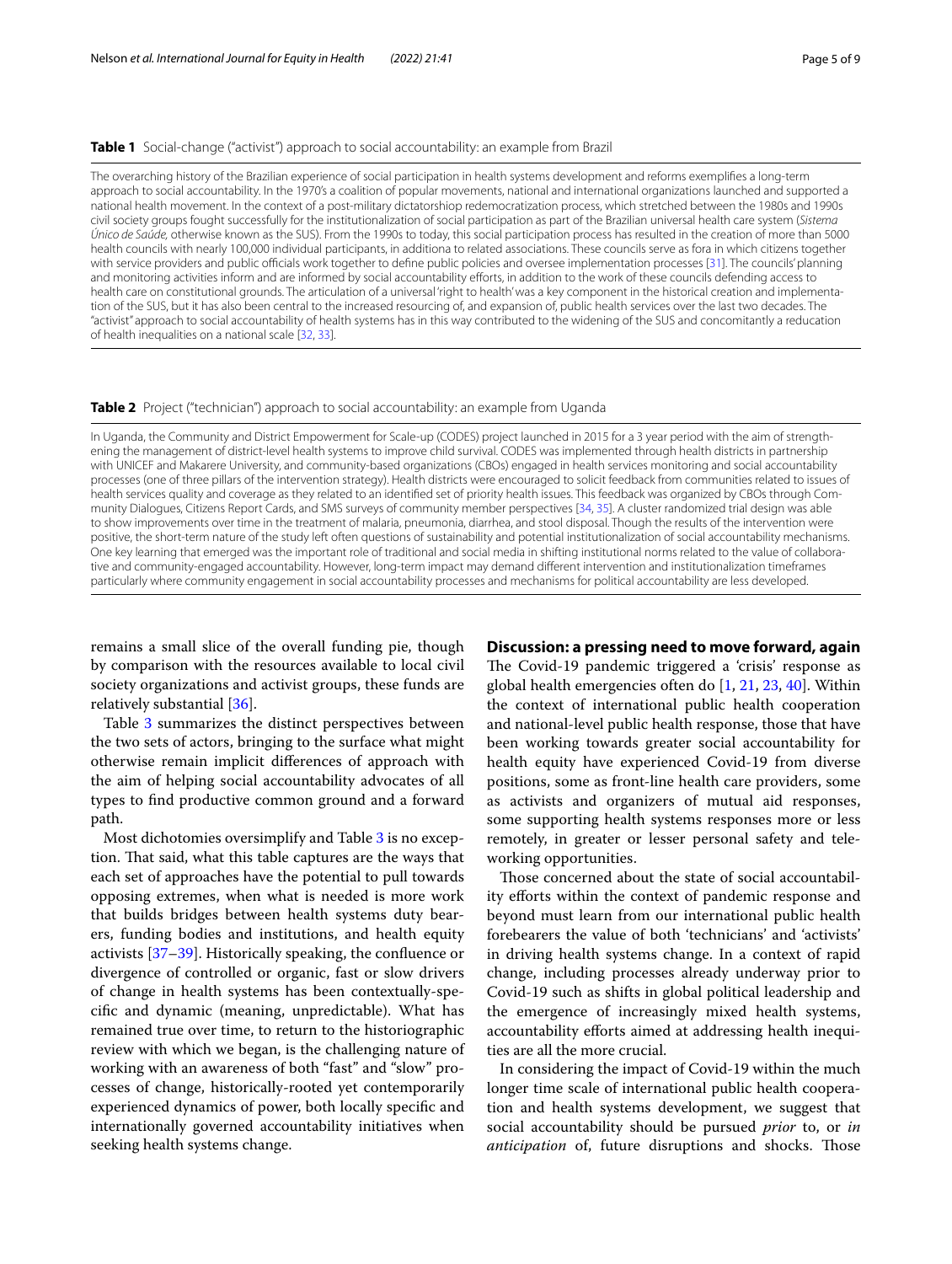|                                          | Social accountability "activist" approaches                                                                                                                                                  | Social accountability "technician" approaches                                                                                                                                                                                                  |
|------------------------------------------|----------------------------------------------------------------------------------------------------------------------------------------------------------------------------------------------|------------------------------------------------------------------------------------------------------------------------------------------------------------------------------------------------------------------------------------------------|
| Relation to government                   | often community-led and responsive to change                                                                                                                                                 | cally "neutral", more tightly tied to project objectives and accountability to<br>Direct demands, politically and power-aware, informed by local contexts, Megotiated demands, likely consensus oriented or veering towards politi-<br>funders |
| Expected results                         | Sustained engagement to achieve change with moments that are<br>"seized" when advantageous                                                                                                   | Short time frames with measurable outcomes, but aspiring to contribute<br>to sustainability/institutionalization                                                                                                                               |
| Relation to people                       | Organizing citizens and community members (including non-citizens) to Organizing health service beneficiaries or "users" to become more active<br>hold duty bearers to account               | participants in accountability processes                                                                                                                                                                                                       |
| Financial resources                      | Fragmented and/or inconsistent levels of funding to support activities,<br>endogenous and exogenous financial resources<br>both                                                              | Financing attached to project life cycle or a contained program of work;<br>predominantly exogenous financial resources                                                                                                                        |
|                                          | ndigenous, not necessarily recognized or valued within global health<br>Technicity (definition of services and metrics) Diverse forms of expertise and knowledge, including experiential and | Professionalized, in certain instances regulated (e.g. medical training),<br>forms of expertise that are rewarded and valued within global health                                                                                              |
| Power Awareness                          | Explicit concern                                                                                                                                                                             | Often secondary to demonstrating effectiveness or impact                                                                                                                                                                                       |
| system support, capacity building, etc.) | Accompanying measures (service standards, Can rely on system's own resources and organization, though cross-<br>border/international cooperation and learning a common element               | Supportive external investment                                                                                                                                                                                                                 |

<span id="page-5-0"></span>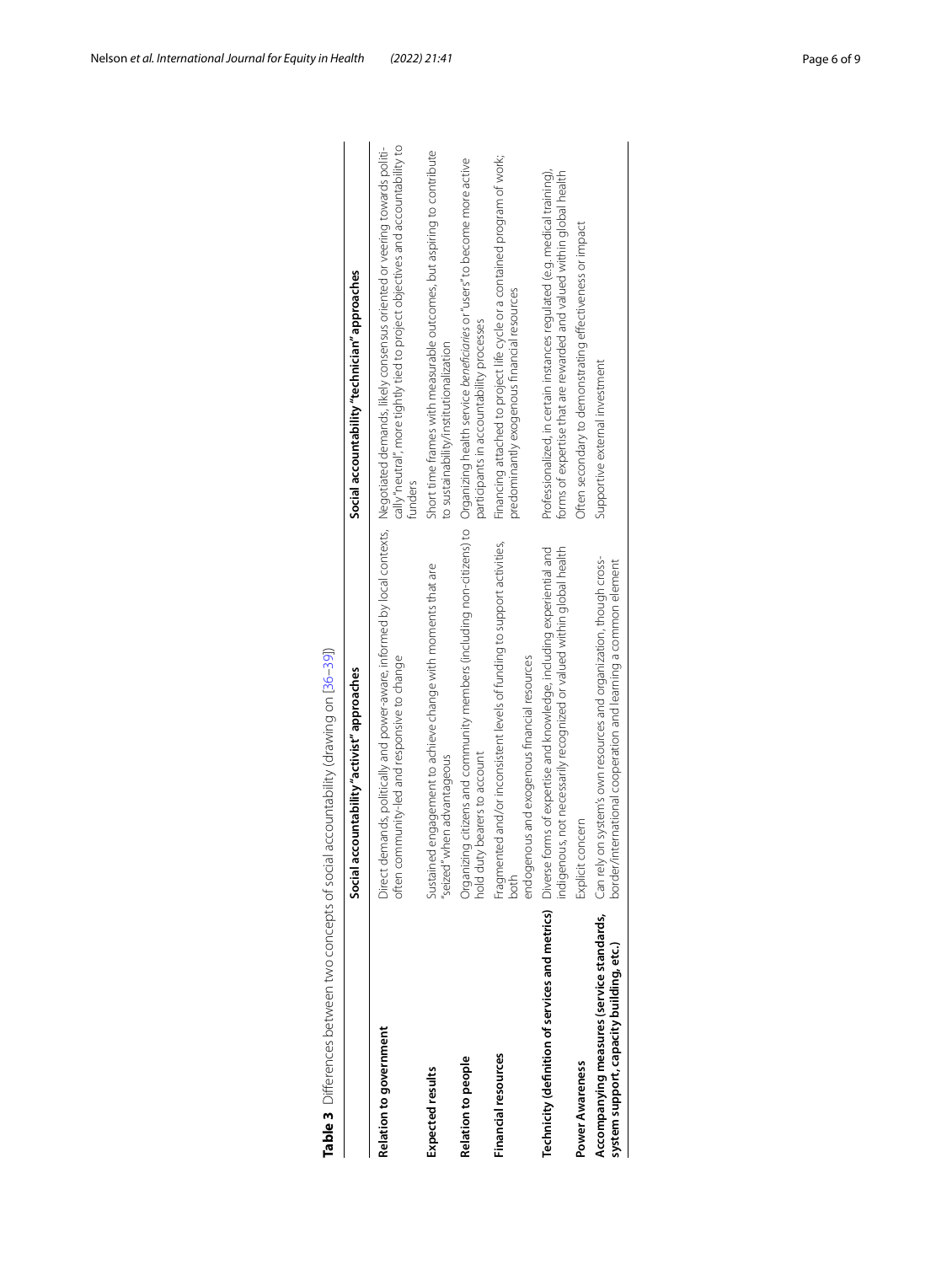working in the social accountability space may have different methodological tools and experiential knowledge to contribute, but without drawing on the fullest spectrum of human creativity and problem-solving capacity, the effort to address longstanding health systems inadequacies will remain stunted.

# **Conclusion: toward a code of practice?**

Staying with the construct social accountability "technicians" and "activists" can we discern a shared set of values or "code of practice" to help shift towards more efective collaboration? We conclude with some suggestions.

"First do no harm" and "building synergies" remain valid principles, although their operationalization in practice is debated. A step in this direction may be to accept the plurality of our perspectives, and recognize the legitimacy of diferently-framed agendas and diverse knowledges. Working across distinct academic disciplines, diverse forms of technical and professional expertise, and institutional cultures, let alone meaningfully incorporating indigenous and non-Western knowledge and practice, requires humility, openness and a willingness to be made uncomfortable when confronted with the limitations of one's own assumptions. That said, when we cast our eye over the broad sweep of health systems history and the longstanding tensions between those who profer "vertical" (top-down, disease- or health-issue oriented) versus "horizontal" (systems-wide, socially-oriented, community-engaged) approaches to public health, it is clear that there is no one model way of working. Social accountability efforts oriented towards improving health equity demand dialogic and relational approaches from both "technicians" and "activists" even if at times this dialogue proves oppositional and fraught [\[41](#page-8-11)].

For activists, the attention of "technicians" is an acknowledgement of their own success in demonstrating the value of social accountability to improving meaningful community engagement in health systems improvements. In seeking alliances to achieve time-bound targets with the support and funding of external interventions, social accountability activists can still leverage these opportunities for learning and coalition building, while recognizing that cooptation—institutional or personal- -are ever-present challenges. On the other hand, donor agencies, health systems planners and managers of externally-funded health projects intervening in social accountability processes should recognize the disruption that their short-term work brings. Such technicians should be more attentive to the history of past health systems efforts both specific to the contexts where they work, as well as within the broader landscape of international public health cooperation before steaming ahead with "new" innovations in design and approach. Respect for endogenous processes and local perspectives should be an active and ongoing commitment. What this history teaches us is that working towards a collaborative "middle" ground is an ongoing learning process, one that is not devoid of confrontation or dissent. As with all health systems strengthening interventions, further illuminated by the wide-ranging impacts of Covid-19, social accountability is "everybody's business" [\[42](#page-8-12)]. To do better than our forebearers in international public health cooperation, it is necessary to maintain awareness of how the past has shaped the present, how what what appears 'short term' might in fact just be an inadvertent repetition of past patterns, and that meaningful change requires ongoing commitment to open- if challenging – dialogue between distinctly positioned actors.

#### **Abbreviations**

CBOs: Community Based Organizations; CODES: Community and District Empowerment for Scale-up; CoP: Community of Practice; RECS: Division of Research in Epidemiology and Communication Sciences; SMS: Short Message Service; SUS: *Sistema Único de Saúde* or Universal Health System; UNDP: United Nations Development Program; UNICEF: United Nations International Children's Emergency Fund; WHO: World Health Organization.

#### **Acknowledgements**

The authors have written this paper as part of the Community of Practice on measuring social accountability and health outcomes and would like to acknowledge fellow members, specifcally: Elizabeth Allen, UNICEF; Elena Altieri, WHO; Bright Amissah-Nyarko, HERO Network Ghana Coalition of NGOs in Health; Jayathilaka Chandani Anoma, WHO; Tom Aston, Independent Consultant/World Vision; Mary Awelana Addah, Ghana Integrity Initiative; Angela Bailey, American University; Colin Baynes, University of Washington; Anshu Banerjee, WHO; Sandrine Biau Lalane, Unité de Santé Internationale; Julianne Birungi, UNICEF; Victoria Boydell, Global Health Centre, the Geneva Graduate Institute; Vanessa Brizuela, Partnership for Maternal Newborn and Child Health; Carol Anne Bryson, Department for International Development; Suzanne Cant, World Vision International; Venkatraman Chandra-Mouli, WHO; David Clarke, WHO; Mark Connolly, University of Groningen; Sana Contractor, Centre for Health and Social Justice; Joanna Cordero, Independent Consultant/WHO; George Danhoundo; WHO; Elizabeth Ekirapa-Kiracho, Makerere University School of Public Health; Rania Elessawi, UNICEF; Walter Flores, Centro De Estudios Para La Equidad y Gobernanza;Christine Galavotti, Bill and Melinda Gates Foundation; Bela Ganatra, WHO; Nina Gerlach, UNAIDS; Asha George, University of the Western Cape; Florencia Guerzovich, Independent consultant/Global Partnership for Social Accountability; Sara Gullo, Independent Consultant; Kamden Hofmann, Corus International; Beverly Johnston, USAID; Ilze Kalnina, Partnership for Maternal Newborn and Child Health; James Kiarie, WHO; Eugene Kisonga, Mbeya Council Health Board; Kira Koch, WHO; Joan Kraft, USAID; Etienne Langlois, WHO; Anne Laterra, CARE; Elizabeth Lodenstein, KIT Royal Tropical Institute; Cecily Marston, London School of Hygiene & Tropical Medicine; Adriane Martin Hilber, Swiss Tropical and Public Health Institute; Heather McMullen, Queen Mary University; Vernon Mochache, independent consultant; Besinati Mpepo, World Vision International; Alice Monyo, Sikika; Sigilbert Mrema, Ifakara Health Institute; Dela Nai, Population Council Ghana; Erica Nelson, Institute for Development Studies, University of Sussex; Moses Ngulube, CARE; Jill Oliver, University of Cape Town; Ligia Pania, International Health John Hopkins University; Maria Plesons, Independent Consultant/WHO; Anayda Portela, WHO; Dheepa Rajan, WHO; Valery Ridde, Institut de Recherches pour le Développement; Miriam Sabin, Lancet; Niranjan Saggurti, Population Council; Eric Sarriot, Gavi the Vaccine Alliance; Marta Schaaf, Independent consultant; Vera Schatten Pereira Coelho, CEBRAP; Anne Selbert Kuhlmann, St Louis University; Gita Sen, Public Health Foundation of India; Donat Shamba, Ifakara Health Institute; Shaila Mahmood Shehrin, ICD-DRB; Kenneth Sherr, University of Washington; Francis Squires, Independent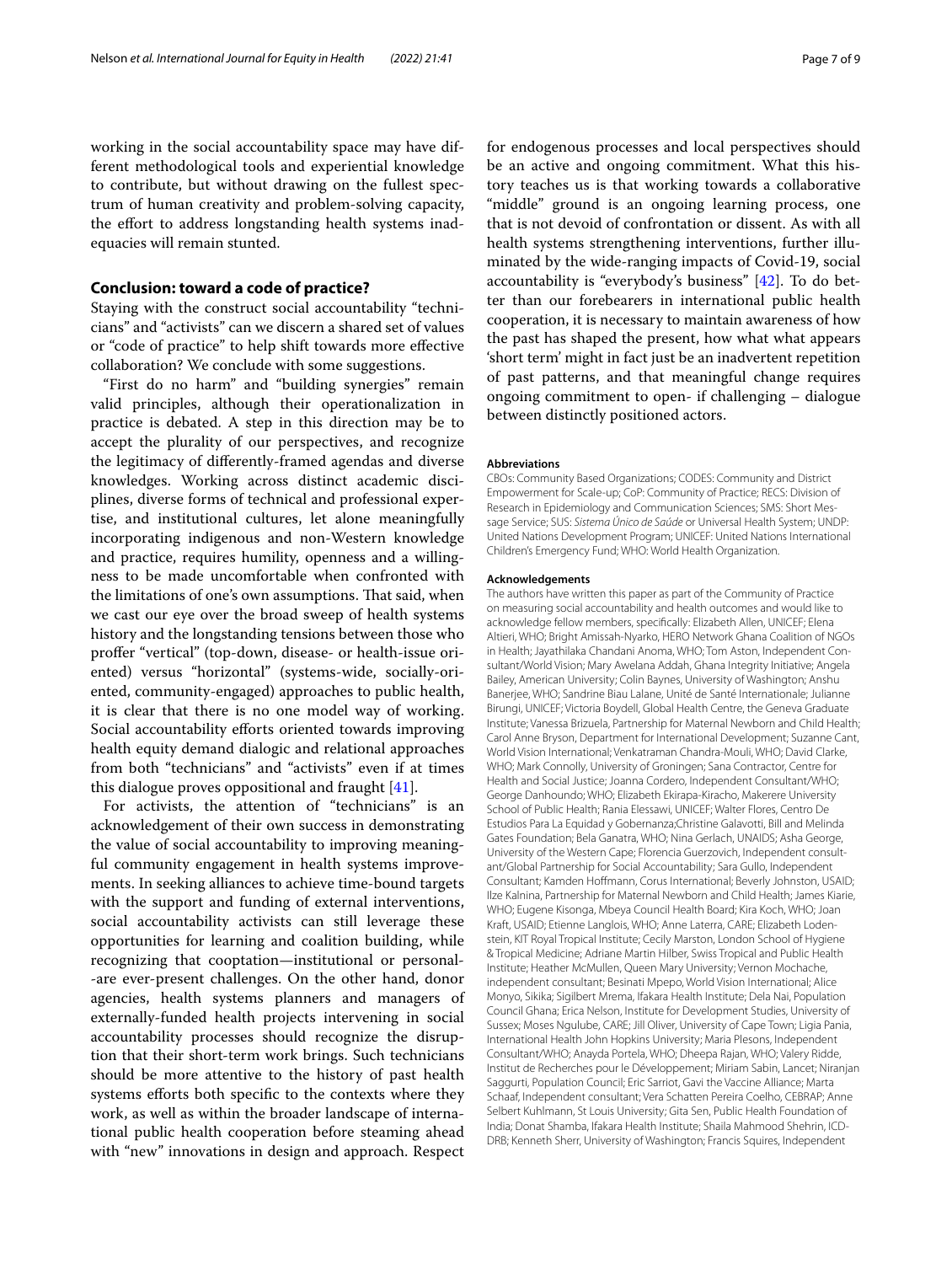Consultant; Petrus Steyn, WHO; Fletcher Tembo, Hivos; Courtney Tolmie, R4D; Özge Tuncalp Mingard, WHO; Sara Van Belle, Institute of Tropical Medicine; Peter Waiswa, Makerere University School of Public Health; Etobssie Wako, CARE International; Tom Wein, Independent Researcher; Gill Westhorp, Realist Research Evaluation and Learning Initiative, Northern Institute at Charles

## **About this supplement**

Darwin University.

This article has been published as part of International Journal for Equity in Health Volume 21 Supplement 1 2022: Social accountability and sexual and reproductive health - Implications for Research and Practice. The full contents of the supplement are available at [https://equityhealthj.biomedcentral.com/](https://equityhealthj.biomedcentral.com/articles/supplements/volume-21-supplement-1) [articles/supplements/volume-21-supplement-1](https://equityhealthj.biomedcentral.com/articles/supplements/volume-21-supplement-1).

#### **Authors' contributions**

EN and ES developed the initial concept for the paper, which was further developed in a joint seminar for the 2020 CoP virtual meeting, with contributions by VSC and PW. EN and ES drafted the paper, with input from VSC and PW. All authors contributed to rewrites and revisions. All members of the CoP were given the opportunity to provide additional feedback in the fnal drafting stage, and we thank in particular those who took the time to suggest edits (Marta Schaff, Joanna Cordero, Petrus Steyn, Moses Ngulube, Kamden, Hofman, and Ilze Kalnina). EN and ES incorporated the edits and fnalized the text. The authors alone are responsible for the views expressed in the article and they do not necessarily represent the views, decisions or policies of the institutions with which they are afliated. All authors read and approved the fnal manuscript.

# **Funding**

Publication costs for this supplement were supported by the UNDP/UNFPA/ UNICEF/WHO/World Bank Special Programme of Research, Development and Research Training Human Reproduction, which is the main instrument and leading research agency within the United Nations system concerned with sexual and reproductive health and rights.

#### **Availability of data and materials**

This commentary piece is based wholly on publicly available secondary materials (e.g. journal articles, reports and commentaries in the public domain). There were no original data or supplementary materials generated or consulted in the creation of this commentary.

#### **Declarations**

#### **Ethics approval and consent to participate**

This commentary did not require ethical approval.

# **Consent for publication**

All authors give consent for publication.

#### **Competing interests**

The authors declare they have no competing interests.

#### **Author details**

<sup>1</sup>The Institute of Development Studies, Health and Nutrition Cluster, Brighton, UK.<sup>2</sup> Makerere University School of Public Health, Kampala, Uganda. <sup>3</sup> Centro Brasilero de Análise e Planejamiento, São Paulo, Brazil. <sup>4</sup>Gavi, the Vaccine Alliance, Geneva, Switzerland.

# Published online: 25 March 2022

#### **References**

- <span id="page-7-0"></span>Loewenson R, D'Ambruoso L, Duc DM, Hjermann R, Lichuma W, Mason E, et al. Equitable recovery from COVID-19: bring global commitments to community level. BMJ Glob Health. 2021;6(1):e004757. [https://doi.org/10.](https://doi.org/10.1136/bmjgh-2020-004757) [1136/bmjgh-2020-004757](https://doi.org/10.1136/bmjgh-2020-004757).
- <span id="page-7-1"></span>2. Packard R. The history of global health: interventions into the lives of other peoples. Baltimore: Johns Hopkins Press; 2016.
- <span id="page-7-9"></span>3. Cueto M, Brown TM, Fee E. The World Health Organization: a history. Cambridge: Cambridge University Press; 2019.
- 4. Birn AE. The stages of international (global) health: histories of success or successes of history? Glob Public Health. 2009;4(1):50–68. [https://doi.org/](https://doi.org/10.1080/17441690802017797) [10.1080/17441690802017797.](https://doi.org/10.1080/17441690802017797)
- <span id="page-7-2"></span>5. Richardson ET. Epidemic illusions: on the coloniality of global public health. Cambridge: The MIT Press; 2020.
- <span id="page-7-3"></span>6. Kim H, Novakovic U, Muntaner C, Hawkes MT. A critical assessment of the ideological underpinnings of current practice in global health and their historical origins. Glob Health Action. 2019;12(1):1651017. [https://doi.org/](https://doi.org/10.1080/16549716.2019.1651017) [10.1080/16549716.2019.1651017.](https://doi.org/10.1080/16549716.2019.1651017)
- 7. Gorsky M, Sirrs C. The rise and fall of "Universal Health Coverage" as a goal of international health politics, 1925-1952. Am J Public Health. 2018;108(3):334–42. <https://doi.org/10.2105/AJPH.2017.304215>.
- <span id="page-7-10"></span>8. Cueto M. The origins of primary health care and selective primary health care. Am J Public Health. 2004;94(11):1864–74. [https://doi.org/10.2105/](https://doi.org/10.2105/ajph.94.11.1864) [ajph.94.11.1864](https://doi.org/10.2105/ajph.94.11.1864).
- <span id="page-7-4"></span>9. Gorsky M, Sirrs C. From «planning» to «systems analysis»: health services strengthening at the World Health Organisation, 1952-1975. Dynamis. 2019;39(1):205–33. [https://doi.org/10.30827/dynamis.v39i1.8672.](https://doi.org/10.30827/dynamis.v39i1.8672)
- <span id="page-7-5"></span>10. Brown TM, Fee E. The Bandoeng conference of 1937: a milestone in health and development. Am J Public Health. 2008;98(1):42–3. [https://](https://doi.org/10.2105/AJPH.2007.119222) [doi.org/10.2105/AJPH.2007.119222](https://doi.org/10.2105/AJPH.2007.119222).
- <span id="page-7-6"></span>11. González C. And the World Health Organization. Mass campaigns and general health services. Geneva: WHO; 1965.
- <span id="page-7-7"></span>12. Newell KW, World Health Organization. Health by the people, edited by Kenneth Newell. Geneva: World Health Organization; 1975.
- <span id="page-7-8"></span>13. International Conference on Primary Health Care. Declaration of Alma-Ata. WHO Chron. 1978;32(11):428–30.
- <span id="page-7-11"></span>14. Walsh JA, Warren KS. Selective primary health care: an interim strategy for disease control in developing countries. N Engl J Med. 1979;301(18):967– 74. <https://doi.org/10.1056/NEJM197911013011804>(Accessed 14 Apr 2021).
- <span id="page-7-12"></span>15. Gish O. Selective primary health care: old wine in new bottles. Soc Sci Med. 1982;16:1049–63.
- <span id="page-7-13"></span>16. Adams V, editor. Metrics: what counts in global health. Durham: Duke University Press; 2016.
- <span id="page-7-14"></span>17. Fox J. Contested terrain: international development projects and countervailing power for the excluded. World Dev. 2020;132:104978.
- <span id="page-7-15"></span>18. Nelson E, Bloom G, Shankland A. Accountability for health equity: galvanizing a movement for Universal Health Coverage. IDS Bull. 2018;49(2). <https://doi.org/10.19088/1968-2018.127>.
- <span id="page-7-16"></span>19. Guerzovich F. On learning about transparency & accountability… and how to move this debate forward (part 1). Global Partnership for Social Accountability Knowledge Platform. 2019. Blog. [https://gpsaknowledge.](https://gpsaknowledge.org/on-learning-about-transparency-accountability-and-how-to-move-this-debate-forward-part-1/) [org/on-learning-about-transparency-accountability-and-how-to-move](https://gpsaknowledge.org/on-learning-about-transparency-accountability-and-how-to-move-this-debate-forward-part-1/)[this-debate-forward-part-1/](https://gpsaknowledge.org/on-learning-about-transparency-accountability-and-how-to-move-this-debate-forward-part-1/) (Last Accessed 29 Mar 2021).
- <span id="page-7-17"></span>20. Cant S., Sarriot E. Collective action for improving health services. Why the evidence will continue to be mixed and what to do about it. November 17, 2019. Blog. [http://systems4health.blogspot.com/2019/11/collective](http://systems4health.blogspot.com/2019/11/collective-action-for-improving-health.html)[action-for-improving-health.html](http://systems4health.blogspot.com/2019/11/collective-action-for-improving-health.html) (Last Accessed 29 Mar 2021).
- <span id="page-7-18"></span>21. Loewenson R, Accoe K, Bajpai N, et al. Reclaiming comprehensive public health. BMJ Glob Health. 2020;5:e003886. [https://doi.org/10.1136/](https://doi.org/10.1136/bmjgh-2020-003886) [bmjgh-2020-003886.](https://doi.org/10.1136/bmjgh-2020-003886)
- <span id="page-7-19"></span>22. Gavi, the Vaccine Alliance. Use of Gavi Support to Maintain, Restore and Strengthen Immunisation in the Context of COVID-19. COVID-19 Response Guidance. Updated as of October 2020. [https://lnct.global/wp](https://lnct.global/wp-content/uploads/2020/11/Gavi-Guidance-immunisation-during-COVID-19.pdf)[content/uploads/2020/11/Gavi-Guidance-immunisation-during-COVID-](https://lnct.global/wp-content/uploads/2020/11/Gavi-Guidance-immunisation-during-COVID-19.pdf)[19.pdf](https://lnct.global/wp-content/uploads/2020/11/Gavi-Guidance-immunisation-during-COVID-19.pdf) (Last Accessed 14 Apr 2021).
- <span id="page-7-20"></span>23. Leach M, MacGregor H, Scoones I, Wilkinson A. Post-pandemic transformations: how and why COVID-19 requires us to rethink development. World Dev. 2021;138:105233. [https://doi.org/10.1016/j.worlddev.2020.](https://doi.org/10.1016/j.worlddev.2020.105233) [105233.](https://doi.org/10.1016/j.worlddev.2020.105233)
- <span id="page-7-21"></span>24. Fox, J, Ho L, Das A, Wetterberg A, Mwale H. Social accountability: from health systems strengthening to the SDGs. Panel event organized by future health systems and save the children US. 2017. [http://www.futur](http://www.futurehealthsystems.org/news/2017/1/6/event-social-accountability-from-health-systems-strengthening-to-the-sdgs) [ehealthsystems.org/news/2017/1/6/event-social-accountability-from](http://www.futurehealthsystems.org/news/2017/1/6/event-social-accountability-from-health-systems-strengthening-to-the-sdgs)[health-systems-strengthening-to-the-sdgs](http://www.futurehealthsystems.org/news/2017/1/6/event-social-accountability-from-health-systems-strengthening-to-the-sdgs) (Last Accessed 29 Mar 2021).
- <span id="page-7-22"></span>25. Fox J. Social accountability: what does the evidence really say? World Dev. 2015;72:346–61. [https://doi.org/10.1016/j.worlddev.2015.03.011.](https://doi.org/10.1016/j.worlddev.2015.03.011)